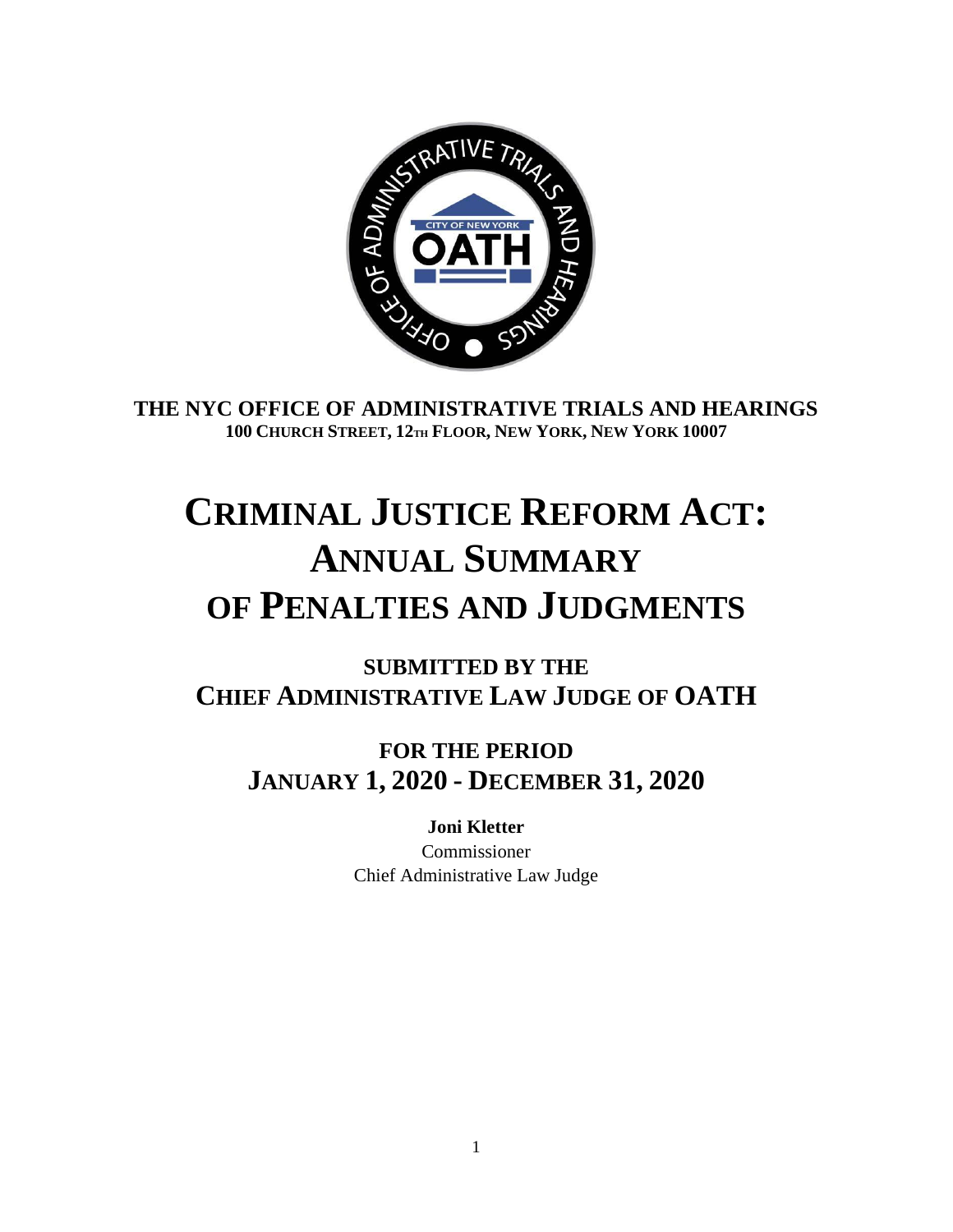The Criminal Justice Reform Act (CJRA) of 2016 created an obligation on the part of the Chief Administrative Law Judge of OATH ("Chief ALJ") to conduct a yearly evaluation of penalties and judgments imposed that year upon natural persons and to submit a report to the Mayor and City Council no later than 45 days after year end. That obligation is set forth in Charter § 1049(7).

The CJRA created a civil preference for certain low-level quality-of-life offenses previously prosecuted in criminal court, with the goals of preserving public safety while reducing arrests, warrants, incarceration, and negative collateral consequences. The civil preference means that, pursuant to New York City Police Department guidance, police officers have the discretion to write summonses for civil adjudication rather than criminal court adjudications. The civil adjudications of these offenses are conducted at OATH. Effective June 13, 2017, the NYPD began issuing civil summonses returnable to OATH for violations of certain sections of the New York City Administrative Code, and Title 56 of the Rules of the City of New York (New York City Park Rules), as specified in the CJRA. Although many of the Administrative Code violations, such as littering, public urination, and unreasonable noise, were previously adjudicated at OATH, the CJRA created new civil violations for consumption of alcohol on streets (open container) and for spitting, and it reduced civil penalties for some violations already adjudicated at OATH.

Importantly, the CJRA also created a community service option in lieu of the monetary civil penalty and created a category of dismissal in the interest of justice, an option under specified circumstances.

As mandated by Charter § 1049(7), the Chief ALJ hereby submits the following summary of penalties and judgments imposed at OATH for the specified violations<sup>1</sup> set forth in the CJRA for the period from January 1, 2020 to December 31, 2020.

## **Amount of penalties and judgments accrued by natural persons for specified violations both in total and during the previous year:**

| During calendar year 2020 | \$121,097 |
|---------------------------|-----------|
| During calendar year 2019 | \$293,117 |

<sup>&</sup>lt;sup>1</sup> "The term 'specified violation' means a violation of: subparagraph (i) of paragraph 9 of subdivision a of section 533; section 10-125 of the administrative code; subdivision 1 of section 16-118 of the administrative code; subdivision 6 of section 16-118 of the administrative code, with respect to the act of public urination; section 18-146 of the administrative code, excluding paragraphs 2, 3, 21, 23, and 24 of subdivision c; or subdivision (a) of section 24-218 of the administrative code. Specified violations shall not include violations arising during the course of conducting any commercial activity or violations arising from any activity carried out for a commercial purpose, except that a violation of paragraph 15 of section 18-146 of the administrative code is a specified violation, regardless of whether such violation arose during the course of conducting a commercial activity or from an activity carried out for a commercial purpose." Charter § 1049(4)(b).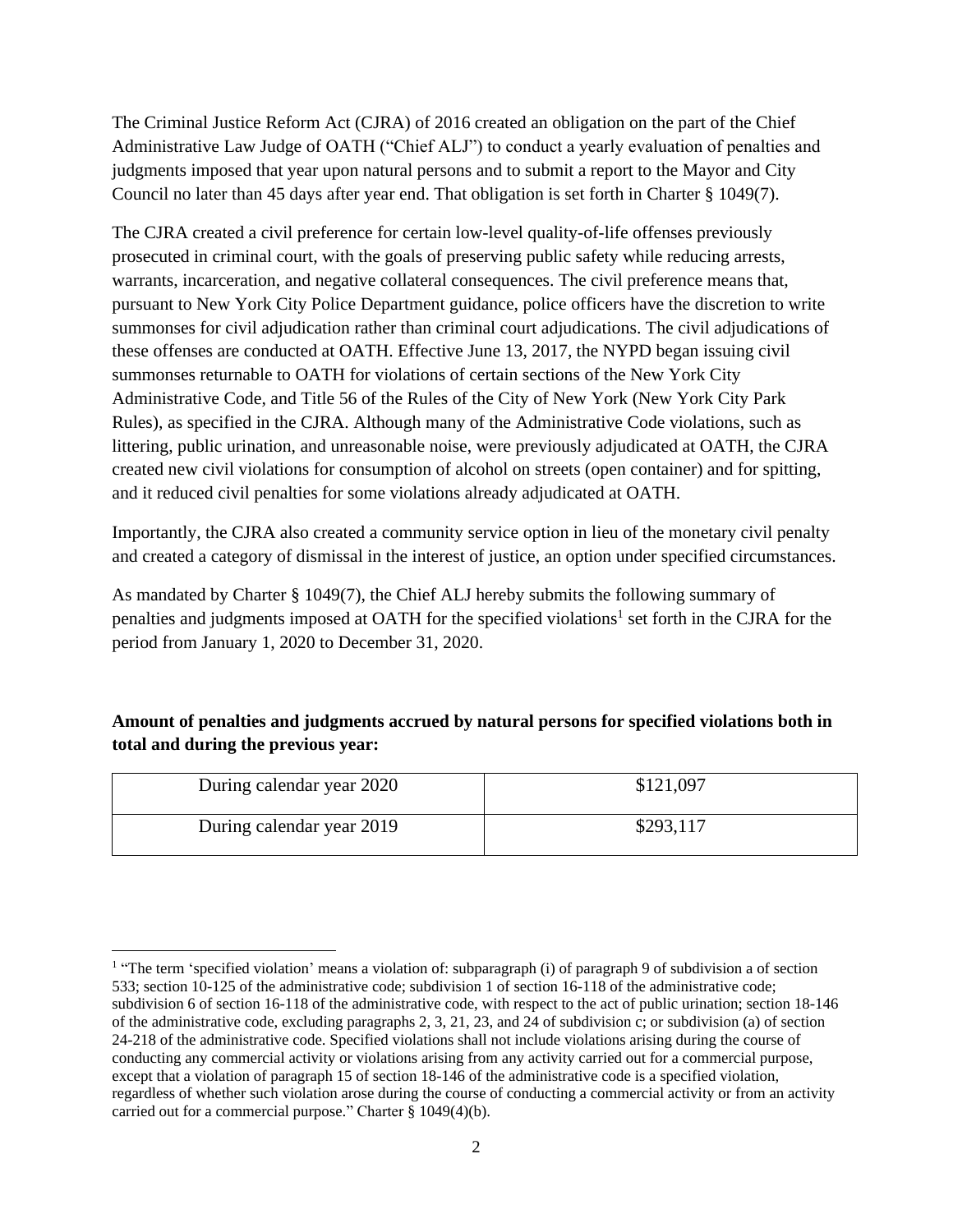**The number of natural persons who have accrued civil penalties and judgments for specified violations in amounts higher than 500 dollars, 750 dollars, 1000 dollars, and 2000 dollars, both in total and during the previous year, for specified violations:**

| During Calendar Year 2020                     |                        |  |
|-----------------------------------------------|------------------------|--|
| Civil Penalties and Judgments in Amounts from | <b>Natural Persons</b> |  |
| \$500 to \$749                                | 34                     |  |
| \$750 to \$999                                | 54                     |  |
| \$1,000 to \$1,999                            | 16                     |  |
| higher than $$2,000*$                         | 8                      |  |

\*Note that all but one person who received penalties and/or judgments in amounts higher than \$2,000 had received more than one penalty or judgment.

| During Calendar Year 2019                     |                        |  |
|-----------------------------------------------|------------------------|--|
| Civil Penalties and Judgments in Amounts from | <b>Natural Persons</b> |  |
| \$500 to \$749                                | 21                     |  |
| \$750 to \$999                                | 50                     |  |
| \$1,000 to \$1,999**                          | 37                     |  |
| higher than $$2,000**$                        | 37                     |  |

\*\*Note that all but one person who received penalties and/or judgments in amounts higher than \$1,000 had received more than one penalty or judgment.

Pursuant to Charter § 1049 $(7)$ ,<sup>2</sup> the Chief ALJ recommends no upward or downward modification of the civil penalties imposed for the specified violations prescribed in the CJRA based on her

<sup>&</sup>lt;sup>2</sup> The Chief ALJ is also required to include her "recommendation as to whether, based upon the chief administrative law judge's evaluation, a limit should be enacted by local law on the civil penalties and judgments that may be imposed for specified violations upon a natural person within a particular period of time. This recommendation shall take into account whether the amount of civil penalties or community service imposed for the specified violations on certain natural persons is disproportionate to the harm caused by such specified violations and shall additionally include the chief administrative law judge's recommendations for which specified violations, if any, should be subject to a limit and the dollar amount of such limit, if any." Charter § 1049(7).